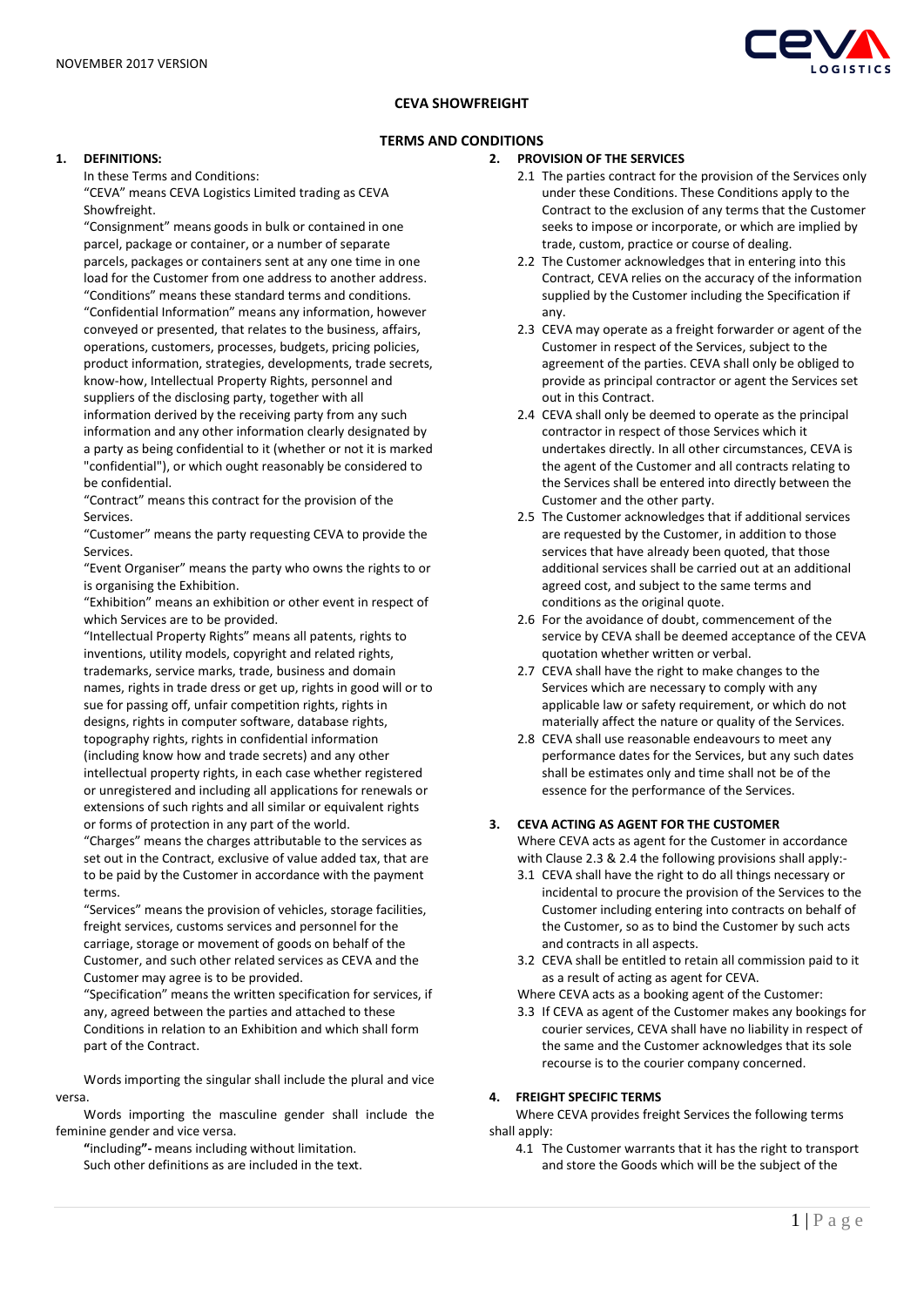Services and that it is entitled to arrange for the despatch of such Goods.

4.2 Goods moved by ocean: NVOCC Services are provided by CEVA as agents for and on behalf of Pyramid Lines Limited, therefore all ocean movement of goods shall be moved via Pyramid Lines Limited and subject to Pyramid Lines Limited bill of lading terms and conditions a copy of which may be found at [http://pyramidlines.com/FILES/downloads/Pyramid%20L](http://pyramidlines.com/FILES/downloads/Pyramid%20Lines%20Ltd.%20terms%20and%20conditions%202015.pdf)

[ines%20Ltd.%20terms%20and%20conditions%202015.pd](http://pyramidlines.com/FILES/downloads/Pyramid%20Lines%20Ltd.%20terms%20and%20conditions%202015.pdf) [f.](http://pyramidlines.com/FILES/downloads/Pyramid%20Lines%20Ltd.%20terms%20and%20conditions%202015.pdf)

- 4.3 If a CEVA deferment account is used, CEVA will levy a charge of 5% for any monies advanced by CEVA on behalf of the Customer in respect of any duty, value added tax, any equivalent taxes or any other outlay.
- 4.4 Unless law or regulation provides otherwise, the Customer appoints and authorises CEVA to act as its direct representative in connection with any and all of CEVA's dealings with Her Majesty's Revenue & Customs or other locally equivalent Customs Authorities ("the Customs Authorities") for and on behalf of the Customer whether under this Agreement or otherwise.
- 4.5 If Customers deferment account is used, the Customer hereby authorises CEVA to use the Customer's deferment account for payment of any Value Added Tax or customs duties which are payable on the importation of the Goods. The Customer shall confirm to CEVA, and will remain responsible for, the commodity code and valuation in respect of the Goods to be used for all entries to the Customer's deferment account.
- 4.6 The Customer warrants and undertakes that all information provided to CEVA will be accurate in all respects and agrees to indemnify CEVA against any losses, liabilities, duty, penalty, fine or expense including legal fees, resulting from any inaccuracy, incomplete statement, omission or any failure to make timely presentation.
- 4.7 If the Customer does not provide the information required, CEVA shall not be obliged to submit any customs declaration and shall not be liable for any such failure whether arising under this Agreement or in tort (including negligence or breach of statutory duty) or otherwise.
- 4.8 Notwithstanding Clause 5.4 and Clause 8, payment of any duty, value added tax or other equivalent taxes is the responsibility of the Customer and the Customer will at all times indemnify and keep CEVA indemnified from and against any duty, value added tax or other equivalent taxes payable to the relevant authorities in respect of the Goods.
- 4.9 Where an export licence is required for the Goods:
	- 4.9.1 the Customer is solely responsible for obtaining the export licence and will indemnify CEVA against any losses, liabilities, duty, penalty, fine or expense including legal fees resulting from the Customers failure to obtain an export licence; and
	- 4.9.2 in no circumstances will CEVA be obliged to obtain any export licence on behalf of the Customer or prepare or submit any customs declaration for the Goods without an export licence.

## **5. CUSTOMER'S WARRANTIES**

The Customer warrants and represents that:



- 5.1 It is either the owner or the authorised agent of the owner of the goods or the organiser of an Exhibition, in each case with the authority of the owner to accept these Conditions on the owner's behalf
- 5.2 If it is provided in the Specification that CEVA is to be responsible for loading, unloading, assembly and/or disassembly of any exhibit, stand or other item at or for an Exhibition, the Customer warrants that:-
	- 5.2.1 it shall give to CEVA all necessary instructions in writing regarding the procedures to be followed in respect of the assembly or disassembly;
	- 5.2.2 the facilities at the Exhibition will be of a sufficient standard to allow CEVA to complete the loading/unloading/assembly and/or disassembly within the time limits set out in the Specification.
- 5.3 If the packaging of the consignment has been undertaken by a party other than CEVA the Customer warrants that:-
	- 5.3.1 the Consignment will be safely, securely and properly packed and labelled and will be fit and safe to be carried or stored and comply with all statutory or other regulations for carriage by road, air or sea and for mechanical handling and sorting as maybe in force from time to time;
	- 5.3.2 it shall make a complete written declaration of the nature and contents of the Consignment and in particular (but without limitation) will declare whether the Consignment contains any noxious, dangerous, hazardous, infested, contaminated, fragile goods, ITAR regulated items or items of a military nature and provide any relevant instructions. CEVA shall always retain the right to refuse to move, handle or store such goods.
- 5.4 If the Consignment is to be imported or exported, the Customer shall verify that all necessary import/export regulations have been complied with and shall provide to CEVA all necessary documentation relating to the Consignment including without limitation all documentation and information (including the VAT identity numbers of the Customer and Consignee) necessary to satisfy customs and excise authorities in the United Kingdom and the Country of origin or destination.
- 5.5 Unless expressly agreed otherwise, CEVA is not responsible for any fulfilment of customs formalities and/or payment of costs in respect thereof. Nevertheless, to the extent that CEVA may voluntarily assist at the request of the Customer in the fulfilment of customs formalities, including the use of CEVA temporary Import Bond facility, such assistance will be rendered the sole risk and responsibility of the Customer, who shall reimburse any costs incurred by CEVA and Indemnify the CEVA against, and hold it harmless from any claims in respect thereof, if not paid by the consignee or other person.
- 5.6 CEVA is not responsible for the packaging of any consignment, but if in any individual case CEVA agrees to provide suitable packaging this will be provided at the cost of the Customer.
- 5.7 The Customer warrants that all information and documentation supplied by it to CEVA including VAT identity numbers of the Customer and the Consignee (E.C. only) will be accurate and complete in all respects and will not omit any material facts.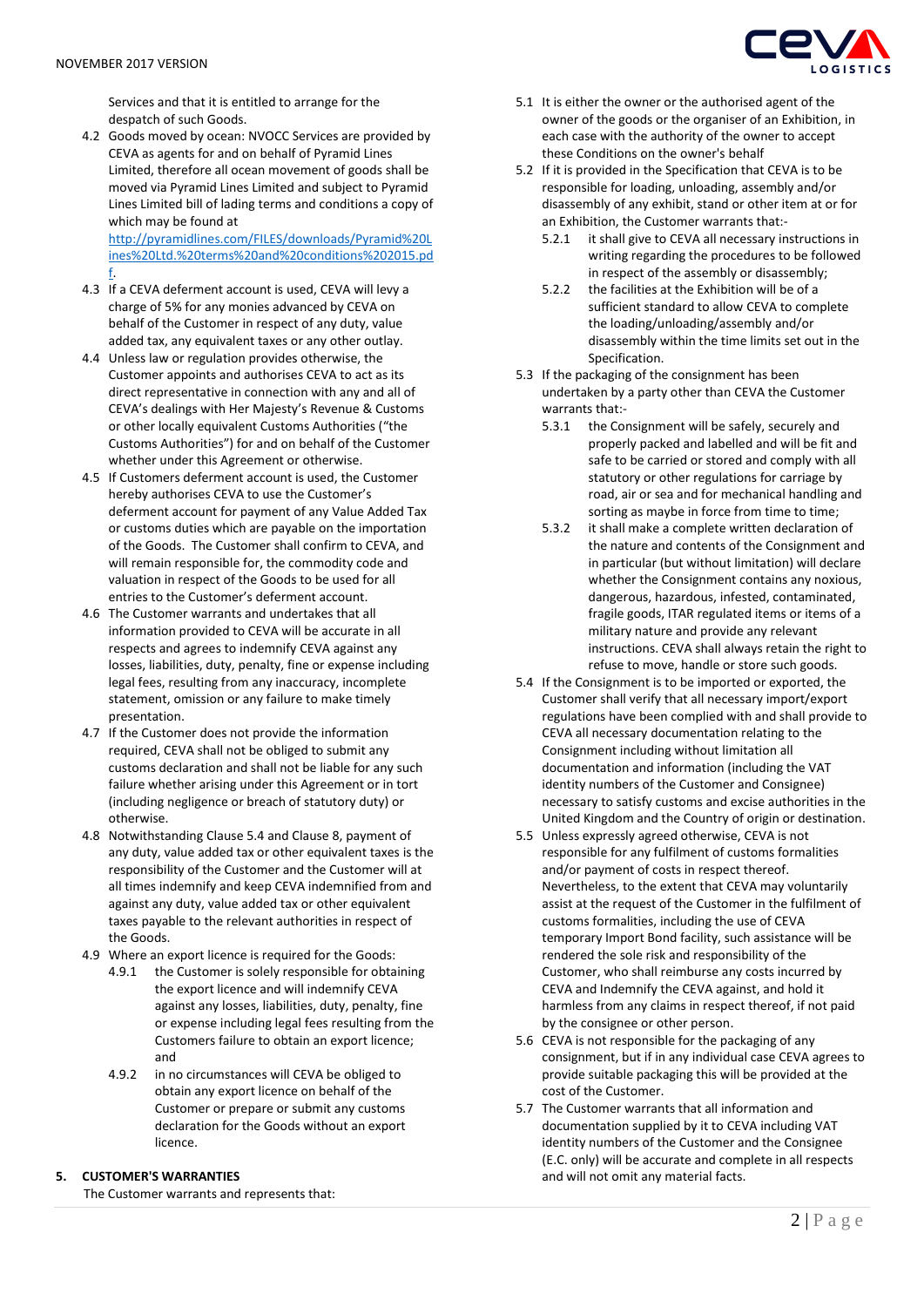- 5.8 The Customer indemnifies CEVA at all times against all penalties, claims, costs, damages, expenses and losses howsoever arising in respect of the carriage or storage of any noxious, dangerous, hazardous, infested, contaminated or fragile goods whether or not the Consignment is declared as such.
- 5.9 The Customer indemnifies CEVA against all penalties, claims, costs, damages, expenses and loss howsoever arising from the breach by the Customer of any warranty or representation herein contained.
- 5.10It is the Customers responsibility to provide or arrange for the provision of all plant power or labour required while CEVA is at the Customers premises to load or unload the Consignment. CEVA shall have no liability for any act or omission of the Customer's employees or Agents. Notwithstanding the foregoing, CEVA may at the Customers' request provide plant or labour at an additional cost.
- 5.11While at an Exhibition, to the extent it is part of the agreed services, CEVA shall, upon request provide all plant or labour.
- 5.12The Customer shall ensure that each Consignment will be properly and securely packaged, fit for transportation and in accordance with all relevant rules and regulations of the origin and destination countries and in accordance with carrier requirements.
- 5.13It is the responsibility of the Customer to ensure CEVA is given full details of any items that may be subject to export licence at the time of booking. The Customer must supply supporting documents and/or licences prior to movement of the freight.
- 5.14It is the responsibility of the Customer to declare to CEVA if any items of freight to be shipped are covered under the International Traffic in Arms Regulations (ITAR).

# **6. INSPECTION OF CONSIGNMENT BY CEVA**

- 6.1 CEVA shall have the right to undertake all reasonable inspections of the Consignment prior to or during loading unloading or during transit. Such inspections may include without limitation physical inspection of the goods and inspection by electronic methods including x-ray
- 6.2 The Customer shall give prior written notice to CEVA if it has reason to believe that any reasonable inspection that may be carried out, by CEVA or otherwise, will harm any part of the Consignment in any way. CEVA shall have no liability for any loss or damage arising from the failure of the Customer to comply with this requirement

# **7. PRICE AND PAYMENT**

- 7.1 All amounts stated to be payable under this Agreement are stated as exclusive of any VAT and any other similar duties, levies or taxes (if applicable) which shall be added to the Charges if properly payable at the prevailing rate (as applicable).
- 7.2 The Customer shall pay the Charges plus applicable value added tax in accordance with the payment schedule set out in the Contract, in the absence of a payment schedule, payment shall be due on the date of invoice. Payment shall be made without deduction and shall not be withheld or deferred on account of any claim, counterclaim or set-off. Import duties (if any), VAT, shipping costs and other related charges are payable by the Customer in advance of CEVA having to make payment of the same. Time for payment shall be of essence.



- 7.3 If the Customer fails to make any payment on its due date then without prejudice to any other right or remedy available to CEVA, CEVA shall be entitled to:
	- 7.3.1 suspend the provision of any further Services to the Customer
	- 7.3.2 charge the Customer interest (both before and after any judgement) on the amount unpaid, at the rate of CEVA's weighted cost of capital per annum until payment is made in full
- 7.4 In the event that CEVA is delayed at any premises at which it is to provide any of the Services in excess of 1 hour through no fault of CEVA, it may charge the Customer its reasonable additional charges in respect of such delay
- 7.5 CEVA shall issue charges in the currency agreed in the Contract, if no such currency is agreed, then the default currency for invoices shall be pounds sterling (GBP). Accordingly, services invoiced in a currency (other than pounds sterling(GBP)) at the client's request are based on exchange rates in force at the time of invoice and are liable to surcharge in the event of fluctuation in currency exchange rates.
- 7.6 The Customer is responsible for the payment of all duties and taxes payable in respect of the Consignment or any part thereof and accordingly shall indemnify and keep indemnified CEVA from and against any claims in respect of the same, including in respect of any fines or interest payable
- 7.7 The Customer shall pay all fees applicable from the published event tariff for services rendered, unless such services fall outside those listed in the event tariff, in which case CEVA shall provide a quote for such additional services.

# **8. REVIEW OF CHARGES**

- 8.1 CEVA will have the right to revise the charges at any time in respect of cost movements which are outside CEVA's control, including but not limited to those relating to or arising from:
	- 8.1.1 Fuel prices;
	- 8.1.2 Peak season surcharges;
	- 8.1.3 The consequences of changes in duties, taxation, legislation and road tolls; and
	- 8.1.4 Significant changes in the specification scope or profile of the operation required by the Customer from the specification, profile or scope.

# **9. LIMITATION OF LIABILITY**

- 9.1 Neither party limits its liability for:
	- 9.1.1 death or personal injury caused by its negligence, or that of its employees, agents or subcontractors; or
	- 9.1.2 fraud by it or its employees; or
	- 9.1.3 any other act or omission, liability for which may not be limited under Applicable Law.
- 9.2 CEVA liability in respect of the Goods shall be limited in the case of loss or damage arising from:
	- 9.2.1 UK domestic road transportation shall be covered by Road Haulage Association Limited Conditions of Carriage 1998 during the provision of the Services at the rate of £1,300 per tonne;
	- 9.2.2 all other freight or transport services shall be provided subject to and in accordance with the British International Freight Association Standard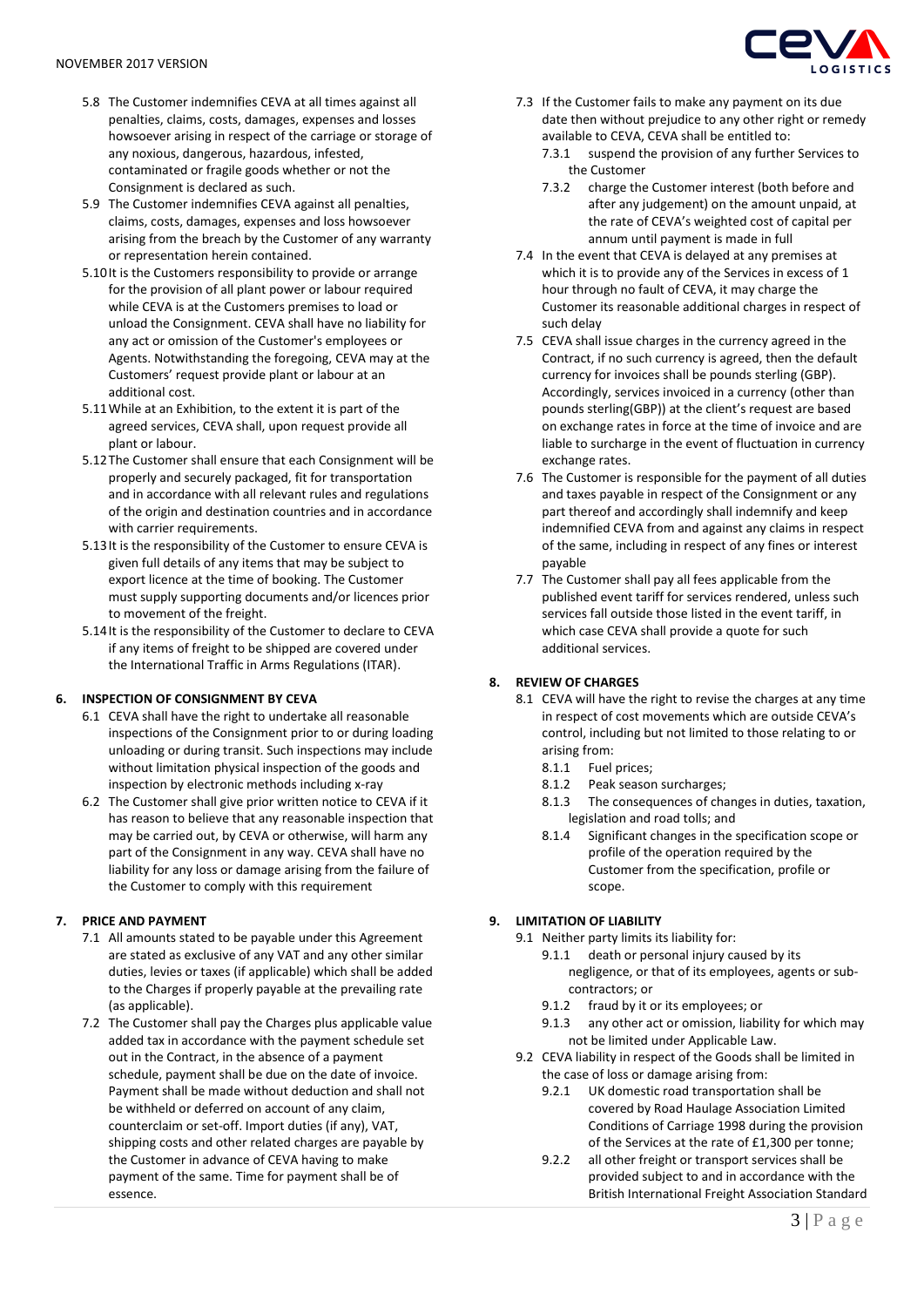

Trading Conditions 2005A at the rate of 2 SDR per kilo of the gross weight of the Goods;

- 9.2.3 Goods, equipment or stands moved within Exhibitions shall be subject to a maximum liability of £1300 per tonne; and
- 9.2.4 storage (whether in the UK or elsewhere) shall be covered by United Kingdom Warehousing Association terms and conditions of 2014 during the provision of the Services at the rate of £100 per tonne.
- 9.3 In the event of a delay in providing the Service, CEVA shall have no liability.
- 9.4 In the event that a legally binding international convention shall conflict with the limitations of liability contained in this clause, then to the degree that they conflict, the limitations of liability in the binding international convention shall apply.
- 9.5 Notwithstanding any other provision in this Agreement, CEVA shall not be liable to the Customer for any direct or indirect loss or damage, economic loss, loss of profit, future revenue, reputation, goodwill, anticipated savings or any consequential loss of whatever nature and howsoever caused.
- 9.6 Subject to Clause 10.1, CEVA's total aggregate liability, whether arising from tort (including negligence), indemnity, warranty, breach of contract or otherwise under or in connection with this Agreement shall in no event exceed 5% of the value of the contract or £50,000, whichever is the lower, in any one Contract Year.
- 9.7 CEVA's liability under these Conditions shall be in lieu of any warranty or conditions implied by law as to the quality or fitness for any purpose of the Services.
- 9.8 CEVA is not a common Carrier and CEVA reserves the right to refuse the carriage of any goods at its discretion.
- 9.9 Any claim brought by the Customer must be made in writing within 7 days of delivery of the Consignment.
- 9.10 The Customer shall indemnify CEVA against all duties, taxes, payments, fines, expenses, losses, damages (including physical damage) and liabilities in excess of the liability of CEVA in accordance with these Conditions, suffered or incurred by CEVA in the performance of its obligations under any contract to which these Conditions apply, including any liability to indemnify any other person against claims made against such other person by the Customer or by the **Owner**
- 9.11 No insurance will be effected except upon express instructions given in writing by the Customer and all insurances effected by CEVA are subject to the usual exceptions and conditions of the policies of the insurance company or underwriters taking the risk. CEVA shall not be under any obligation to effect a separate insurance on each consignment but may declare it on any open or general policy. Notwithstanding that the premium on the policy may not be the same as that charged by CEVA to the Customer, CEVA shall in no circumstances incur liability as insurer, and if for any reason the insurers dispute liability the Customer shall have recourse against the insurers only, however, this provision shall not detract from the rights of the Customer against CEVA in respect of any negligence on the part of CEVA in effecting insurance
- 9.12 The Customer shall be responsible at all times for the security of the Consignment including at an Exhibition.

Accordingly, CEVA shall have no responsibility or liability for any Consignments left unattended at an Exhibition.

# **10. UNDELIVERED OR UNCLAIMED GOODS**

- 10.1If CEVA is unable to deliver the goods (or any part thereof) CEVA shall be entitled to store the goods or any part thereof at the sole risk and expense of the Customer. CEVA shall give written notice ("the Notice") to the Customer advising the Customer that it has the goods and, in the event of the Customer being unable to facilitate delivery thereof, advising the Customer from where the goods may be collected
- 10.2If the Customer falls to take delivery of the goods or provide alternative delivery or disposal instructions within 28 days of service of the Notice, CEVA shall have the right to sell the undelivered goods as if it were the absolute owner and to pass unencumbered title to the purchaser
- 10.3CEVA shall be entitled to deduct from the proceeds of sale:
	- 10.3.1 any outstanding costs incurred by CEVA in providing the Services
	- 10.3.2 any interest accrued on the outstanding costs of Services
	- 10.3.3 any other costs associated with the failure to deliver the goods (for example, storage charges)
	- 10.3.4 all reasonable costs and expenses incurred in relation to the sale of the goods
	- 10.3.5 VAT, where applicable
- 10.4After the deduction of all sums under Clause 12.3, CEVA shall account to the Customer for the net proceeds of sale

# **11. INTELLECTUAL PROPERTY RIGHTS**

- 11.1The Customer confirms that it owns the Intellectual Property relevant for the supply by it of goods to CEVA pursuant to and in accordance with this Agreement and that its supply of goods to CEVA is not subject to any industrial or intellectual property rights belonging to a non-consenting third party or that any such consent as may be required has been obtained by the Customer from the third party in question.
- 11.2If any allegation is made or any claim asserted against CEVA or any person claiming title from or through CEVA that the use of the Customer's Intellectual Property Rights in the performance of the Services constitutes a violation or infringement of any Intellectual Property Rights held by a third party, the Customer will indemnify CEVA and hold CEVA harmless from and against any and all loss and damage (including without limitation all costs and expenses) arising directly or indirectly out of such allegation or claim, howsoever caused.
- 11.3All Intellectual Property Rights belonging to CEVA shall remain the exclusive property of CEVA, and the Customer shall not use any CEVA Intellectual Property Rights without the express consent of CEVA. Any consent shall be personal to the Client and shall only be used within the scope and time expressly consented to by CEVA.
- 11.4Nothing in this Agreement shall transfer the ownership of any Intellectual Property Rights belonging to one party to the other party and neither party shall use Intellectual Property Rights belonging to the other party for any purposes, including, without limitation, advertising,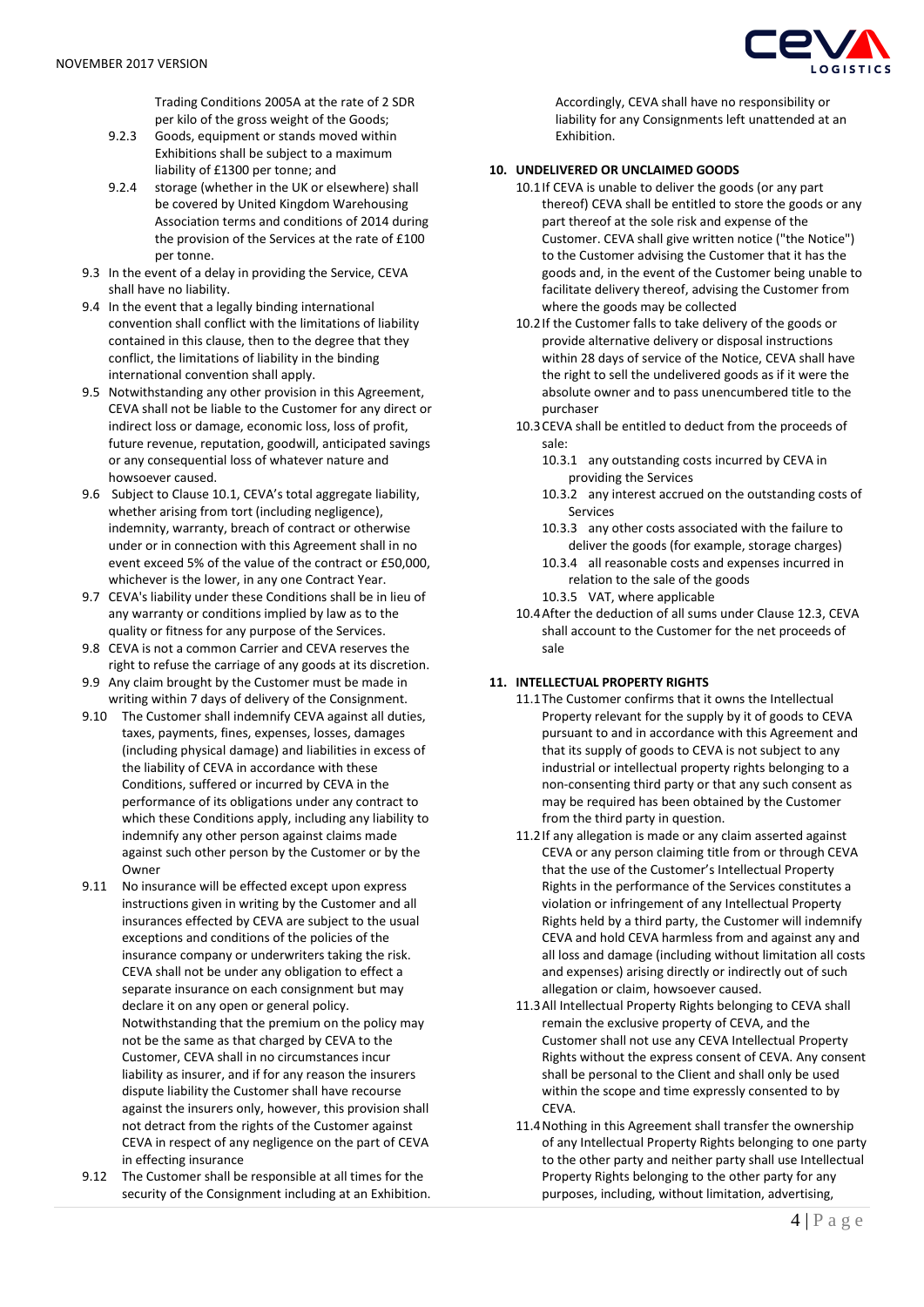marketing or publicity, without the prior written consent of the owner, and if such consent is given, only strictly in accordance with such consent and any and all instructions issued by the owner.

### **12. CONFIDENTIAL INFORMATION**

- 12.1Except to the extent set out in this clause 13, or where disclosure is expressly permitted elsewhere in this Agreement, each party shall:
	- 12.1.1 treat the other party's Confidential Information as confidential; and
	- 12.1.2 not disclose the other party's Confidential Information to any other person without the owner's prior written consent.
- 12.2The Customer and CEVA shall (save as required by law or in order to fulfil their respective obligations under the Contract) keep secret and confidential all information relating to the affairs of the other received or obtained as a result of the operation of the Contract provided that (without prejudice to the forgoing) either party shall be entitled to pass on such information to its employees or Sub-contractors where reasonably necessary to enable such party properly to perform the Contract. CEVA shall also be entitled to make necessary disclosures to other CEVA group entities and third parties such as auditors, financial and legal advisors, and to actual and prospective providers of financing.
- 12.3Clause 13.1 shall not apply to the extent that:
	- 12.3.1 such information was in the possession of the party making the disclosure, without obligation of confidentiality, prior to its disclosure; or
	- 12.3.2 such information was obtained from a third party without obligation of confidentiality; or
	- 12.3.3 such information was already in the public domain at the time of disclosure otherwise than through a breach of this Agreement; or
	- 12.3.4 such information was independently developed without access to the other party's Confidential Information.
- 12.4The provisions of this clause 13 shall survive termination of the Contract.

## **13. TERMINATION**

- 13.1Either Party may terminate this agreement by providing reasonable written notice serviced by one Party on the other.
- 13.2 Either Party shall have the right to terminate this Agreement by not less than one month's notice in writing if the other Party shall commit any substantial breach of the terms set out or referred to in this Agreement and shall fail to remedy such breach (if capable of remedy) within 15 days after receiving notice in writing from the other Party requiring such breach to be remedied.
- 13.3 Either Party shall have the right to terminate this Agreement with immediate effect on written notice to the other Party if that other Party is insolvent, has an order made or passes a resolution for winding up or has a receiver, administrative receiver or administrator appointed.
- 13.4 CEVA may terminate this Agreement by serving upon the Customer not less than 7 days written notice if payment of any of its invoices is overdue by 7 days or more.
- 13.5Upon termination of this Agreement, howsoever caused, the Customer shall forthwith pay to CEVA all and any



charges accrued and be liable for any obligations CEVA has undertaken to further the provision of the services.

## **14. FORCE MAJEURE**

- 14.1The Parties will be relieved of their obligations under this Agreement to the extent that their performance is prevented or delayed by, or their non-performance results wholly or partly from any event or circumstance beyond their reasonable control including (but not limited to):
	- a) the act or omission of the other Party or its agent;
	- b) strikes, lockouts or other labour disputes;
	- c) general shortage and unavailability of labour fuel or materials;
	- d) riots, civil commotion or acts of terrorism (or threats thereof);
	- e) impact by aircraft or missiles;
	- f) pandemic, threat of pandemic or any other threat of similar nature;
	- g) fire, flood, exceptional conditions which render travelling impracticable or impossible; or
	- h) any act of war.

If either Party is prevented from performing its obligations under this Agreement by any of the events or circumstances set out in clause for a continuous period of eight weeks or more, either Party shall be entitled to terminate this Agreement if it so chooses by seven days written notice to the other.

### **15. Variation**

No variation of this Agreement shall be effective unless it is in writing and signed by the parties authorised representatives.

### **16. Waiver**

- 16.1A waiver of any right or remedy under this Agreement or by law is only effective if given in writing by an authorised representative and shall not be deemed a waiver of any subsequent breach or default.
- 16.2A failure or delay by a party to exercise any right or remedy provided under this Agreement or by law shall not constitute a waiver of that or any other right or remedy, nor shall it prevent or restrict any further exercise of that or any other right or remedy. No single or partial exercise of any right or remedy provided under this Agreement or by law shall prevent or restrict the further exercise of that or any other right or remedy

### **17. Rights and Remedies**

Except as expressly provided in this Agreement, the rights and remedies provided under this Agreement are in addition to, and not exclusive of, any rights or remedies provided by law.

#### **18. Severance**

- 18.1If any provision or part-provision of this Agreement is or becomes invalid, illegal or unenforceable, it shall be deemed modified to the minimum extent necessary to make it valid, legal and enforceable. If such modification is not possible, the relevant provision or part-provision shall be deemed deleted. Any modification to or deletion of a provision or part-provision under this clause shall not affect the validity and enforceability of the rest of this Agreement.
- 18.2 If any provision or part-provision of this Agreement is invalid, illegal or unenforceable, the parties shall negotiate in good faith to amend such provision so that, as amended, it is legal, valid and enforceable, and, to the